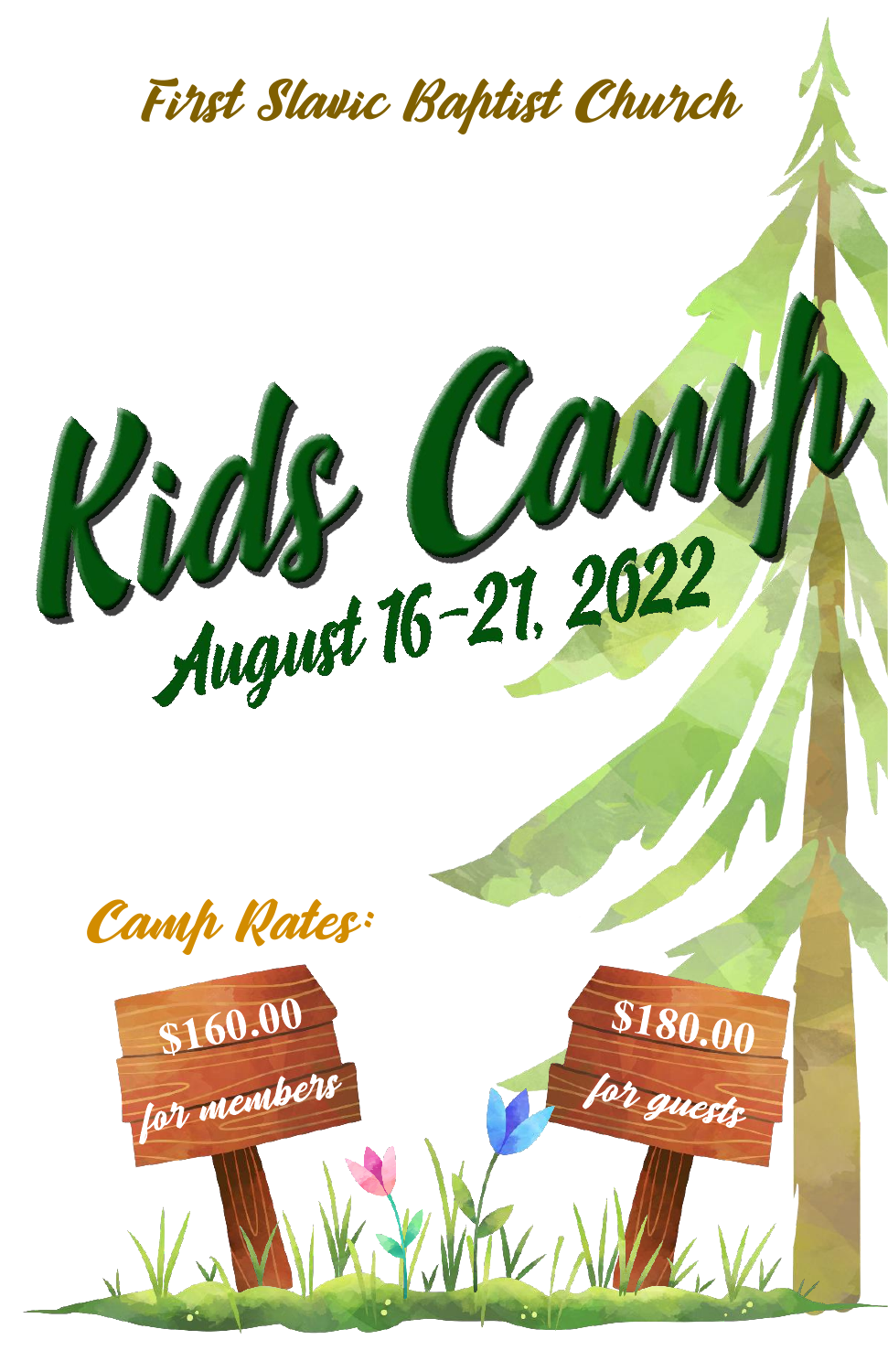# Camp Information

Camp Dates: August **16-21**, 2022 **Campel's Age** 2009-2014 (year of birth) Camp Rates: \$**160.00** for members; \$**180.00** for guests (registration for guests begins May 1) Deadline: **June 5, 2022**

Deharture: August 16 at 10:00am, First Slavic Baptist Church **Arrival:** August 21 at 12:30pm, First Slavic Baptist Church

## What to bring

- Bible, pen/pencil and notebook
- $\odot$ Sleeping Bag, pillow, fitted sheet (*to keep sleeping bag from sliding on slick camp mattress),* blanket (*optional*) **OR** 2 blankets, fitted sheet and pillow.
- $\odot$ Toiletries and towels, DEODORANT
- 3 Copy of medical insurance card



- $\odot$ Modest clothing & swimsuit (see Dress Code)
- $\odot$ Running Shoes, plus a spare pair, slides or flip flops (*for the shower and the pool*)
- $\odot$ Warm clothes: pants and sweatshirt or light jacket
- ۞ Bug spray and Sunscreen

*Print names on bed linens, clothes, towels, toiletries and bags (especially for young kids)*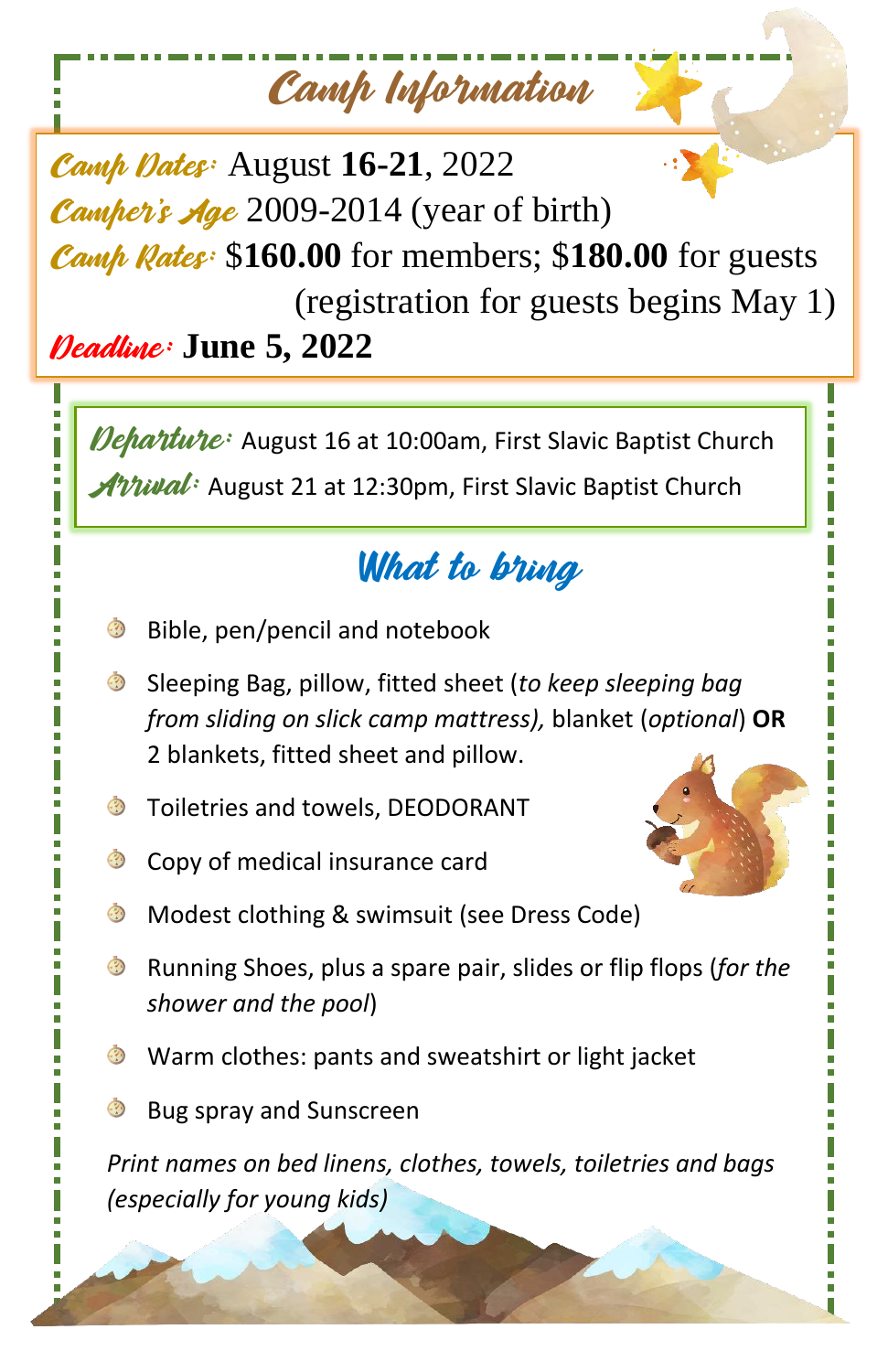

Dress Code

• ALL SHIRTS must have SLEEVES, T-shirts, sport shirts, etc., only.

PLEASE REMEMBER THE FOLLOWING ARE NOT ALLOWED:

Π Ė

see through shirts, backless, strapless, off the shoulder shirts, spaghetti straps or bralettes, low cut, cleavage exposing shirts, tight fitting clothing, short shorts, ripped jeans, clothing advertising alcohol, tobacco, suggestive sayings, secular music personalities, etc.



The length of the shorts must be modest [FINGERTIP LENGTH] when arms are straight down at sides.



If girls are going to wear yoga pants/leggings, we are requiring that they wear a shirt that reaches the mid-thigh in front & back.



Pants should come up to the waistline. We should not see anyone's underwear under any circumstance



T-shirts, shorts, or cover-up should be worn to and from the pool/shower.

#### **Swimsuits:**

Boys – No racing or short swim trunks

Girls – One piece only with shorts. If all you have is a two-piece you must wear shorts and a dark T-shirt cover while swimming



THE CAMP STAFF RESERVE THE RIGHT TO REQUIRE ANY CAMPER TO CHANGE CLOTHES IF THE CLOTHING IS DEEMED INAPPROPRIATE.

Visitors to the camp are also expected to wear clothing in harmony with the camp dress code.

### What NOT to bring:

Electronics (games, players, cell phones), fireworks, weapons and replica firearms, tobacco, drugs or alcohol, energy drinks, food (snacks, chips, and candy).